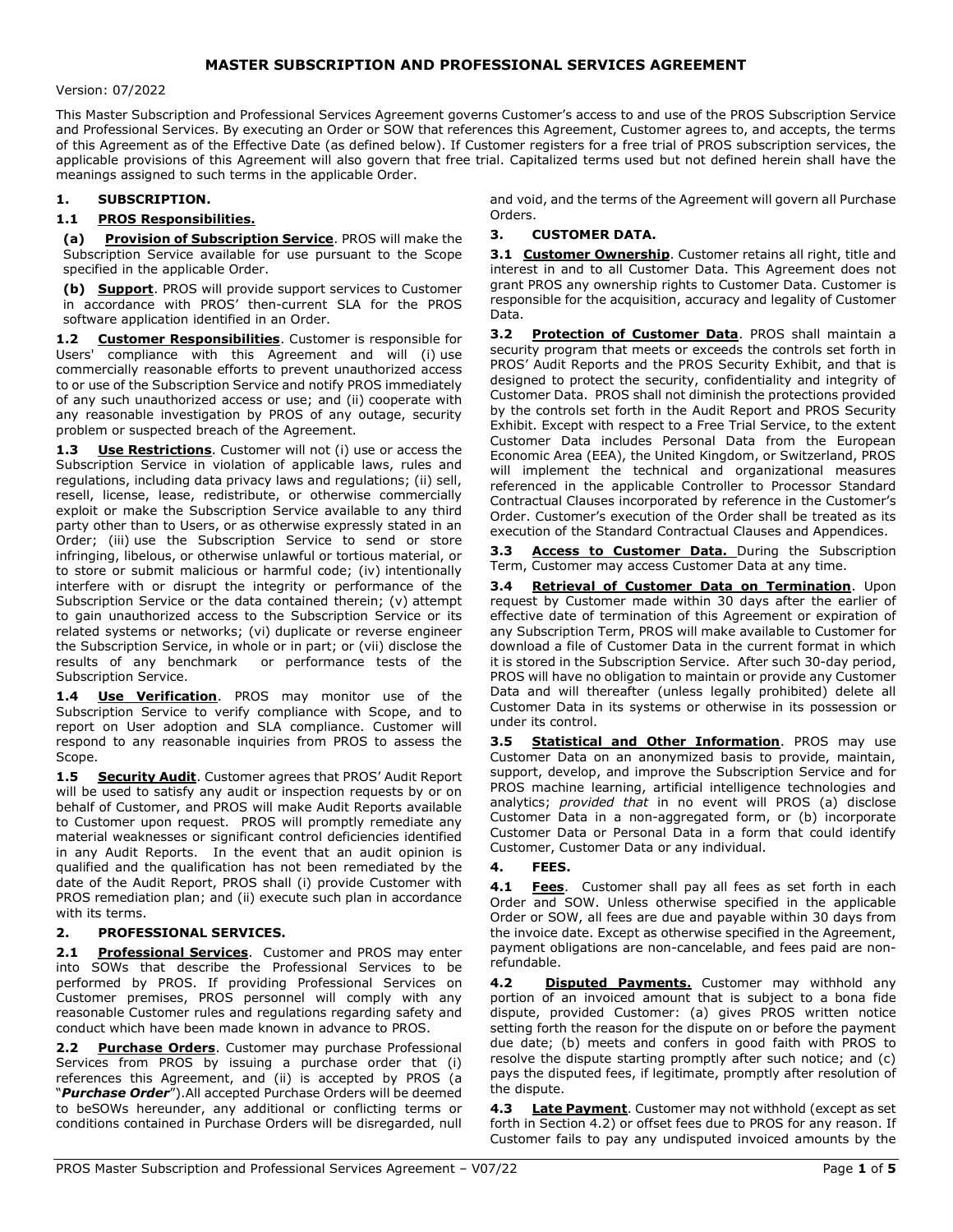due date, PROS may, without limiting its other rights and remedies, temporarily suspend access to the Subscription Service without liability until such amounts are paid in full. PROS will give Customer at least 30 days' prior notice that its account is overdue, in accordance with the "Notices" section below for billing-related notices, before suspending access.

4.4 Expenses. Customer will reimburse PROS for reasonable pre-approved travel expenses incurred by PROS while performing Professional Services. Expense will be charged on a pass-through basis (i.e., without markup or margin applied) and incurred consistent with any expense guidelines attached to the SOW. PROS will provide Customer with reasonably detailed invoices for such expenses.

4.5 Taxes. Fees invoiced pursuant to this Agreement do not include, and may not be reduced to account for, any Taxes. Customer is responsible for paying all Taxes imposed on the Subscription Service, Professional Services or any other services provided under this Agreement. PROS is responsible for paying all Taxes imposed on PROS' income, property, or employees. If PROS has a legal obligation to pay or collect Taxes for which Customer is responsible under this Agreement, the appropriate amount shall be computed based on Customer's address listed on the relevant Order or SOW, and invoiced to and paid by Customer, unless Customer provides PROS with a valid tax exemption certificate authorized by the appropriate taxing authority.

# 5. REPRESENTATIONS, WARRANTIES.

5.1 Authorization; Execution. Each Party hereby represents to the other that (a) it has full right, power and authority to enter into this Agreement and to perform all of its obligations hereunder; (b) this Agreement constitutes its valid and binding obligation, enforceable against it in accordance with its terms; and (c) its execution, delivery and performance of this Agreement will not result in a breach of any material agreement or understanding to which it is a party.

5.2 Compliance with Laws. PROS will comply with the laws and government regulations applicable to PROS as a provider of software as a service to its customers generally (without regard to the Customer's particular use of the Subscription Service).

5.3 Subscription Service. PROS warrants that during the Subscription Term, the Subscription Service will conform in all material respects to the functional specifications set forth in the Documentation. Customer's sole and exclusive remedy will be the deployment of a corrected version of the PROS software application that is the object of the Subscription Service, or provision of a workaround, provided however if PROS fails to provide such remedy after using commercially reasonable efforts, Customer may exercise its rights herein for breach of contract, including, but not limited to, termination pursuant to Section 10.2.

5.4 Professional Services. PROS warrants that all Professional Services will be performed in a professional and workmanlike manner consistent with generally accepted industry standards. Customer shall notify PROS of any breach of such warranty within 90 days of the completion of all Professional Services under the applicable SOW. Customer's sole and exclusive remedy will be for PROS to promptly re-perform deficient Professional Services at no additional charge to Customer, provided however that if PROS fails to provide such remedy after using commercially reasonable efforts, Customer may exercise its rights provided herein for breach of contract, including, but not limited to, termination pursuant to Section 10.2.

5.5 Warranty Disclaimers. THE WARRANTIES EXPRESSLY SET FORTH IN THIS SECTION 5 ARE THE SOLE AND EXCLUSIVE WARRANTIES GIVEN BY PROS AND, TO THE EXTENT PERMITTED BY APPLICABLE LAW, PROS MAKES NO OTHER WARRANTIES, EXPRESS, IMPLIED OR STATUTORY, AND EXPRESSLY DISCLAIMS ANY IMPLIED WARRANTIES OF MERCHANTABILITY, FITNESS FOR A PARTICULAR PURPOSE AND NON- INFRINGEMENT. PROS DOES NOT WARRANT THAT THE SUBSCRIPTION SERVICE WILL BE ERROR FREE OR UNINTERRUPTED.

# 6. INDEMNIFICATION.

6.1 PROS Indemnification. PROS will indemnify and hold Customer harmless from Losses resulting from any claims brought by unaffiliated third parties against Customer and its Affiliates alleging that use of the Subscription Service as permitted herein infringes any intellectual property rights of any third party.

6.2 Customer Indemnification. Customer will indemnify and hold PROS harmless from Losses resulting from any claims brought by unaffiliated third parties against PROS and its Affiliates related to Customer Data.

Conditions Precedent. Each Party's obligations under Sections 6.1 and 6.2 are expressly conditioned on the Party subject to a claim (a) providing prompt notice of the claim (provided that the indemnifying party shall only be excused from its obligations under this Section 6 if it was prejudiced by the failure of the other party to give such prompt notice); (b) giving sole control of the defense and settlement of the claim to the other Party; (c) reasonably cooperating with the Party in charge of the defense; and (d) not having compromised or settled such claim in any way or having made any admissions with respect to such claim without the defending Party's prior written consent.

6.4 Remedies. Should the Subscription Service become (or in the opinion of PROS, be likely to become) the subject of a claim of infringement of any third party's intellectual property rights, PROS may at its option and at no cost to Customer (a) procure for Customer the right to continue to use the Subscription Service; (b) replace or modify the Subscription Service to make it non-infringing and functionally equivalent; or, only if neither of the foregoing remedies can be provided under commercially reasonable terms, (c) terminate the Subscription Service and refund to Customer any pre-paid Subscription Service fees prorated to the remainder of the pre-paid term.

**6.5 Exceptions.** PROS will have no liability for any claim or Losses to the extent arising from (a) use of the Subscription Service in combination with any software, hardware, network or system not supplied by PROS where the claim relates to such combination; (b) Customer Data; (c) any modification or alteration of the Subscription Service (other than by PROS or its subcontractors); (d) Customer continuing any infringing activity after being notified of the alleged infringement in accordance with Section 11.6, Notices; or (e) use of the Subscription Service not in accordance with the Documentation.

6.6 No Additional Liability. THIS SECTION 6 STATES EACH PARTY'S ENTIRE LIABILITY WITH RESPECT TO THIRD PARTY CLAIMS DESCRIBED IN SECTIONS 6.1 AND 6.2.

# 7. LIMITATION OF LIABILITY.

7.1 **LIMITATION OF LIABILITY.** The maximum aggregate liability of either Party together with its respective Affiliates' arising out of or related to this Agreement (whether in contract, tort or otherwise), OTHER THAN PAYMENT OBLIGATIONS HEREUNDER, will not exceed the fees paid under the Order or SOW in connection with which liability arises during the twelve-month period immediately preceding the incident giving rise to liability.

IN case of (i) unauthorized use or disclosure of Confidential Information, or (ii) either Party's breach of its data protection OBLIGATIONS ; OR (III) PROS' BREACH OF ITS security obligations that result in an unauthorized disclosure of Personal Data, the maximum aggregate liability of either Party together with its respective Affiliates' will not exceed the higher of (1) CHF1,000,000, and (2) 300% of the fees paid under the Order or SOW in connection with which liability arises during the twelvemonth period preceding the incident giving rise to liability.

7.2 ExcLustons. Neither Party shall have any liability arising out of or related to this Agreement or otherwise under any theory, including contract and tort, for any loss of profits, cost of cover, indirect, or consequential damages, including (but not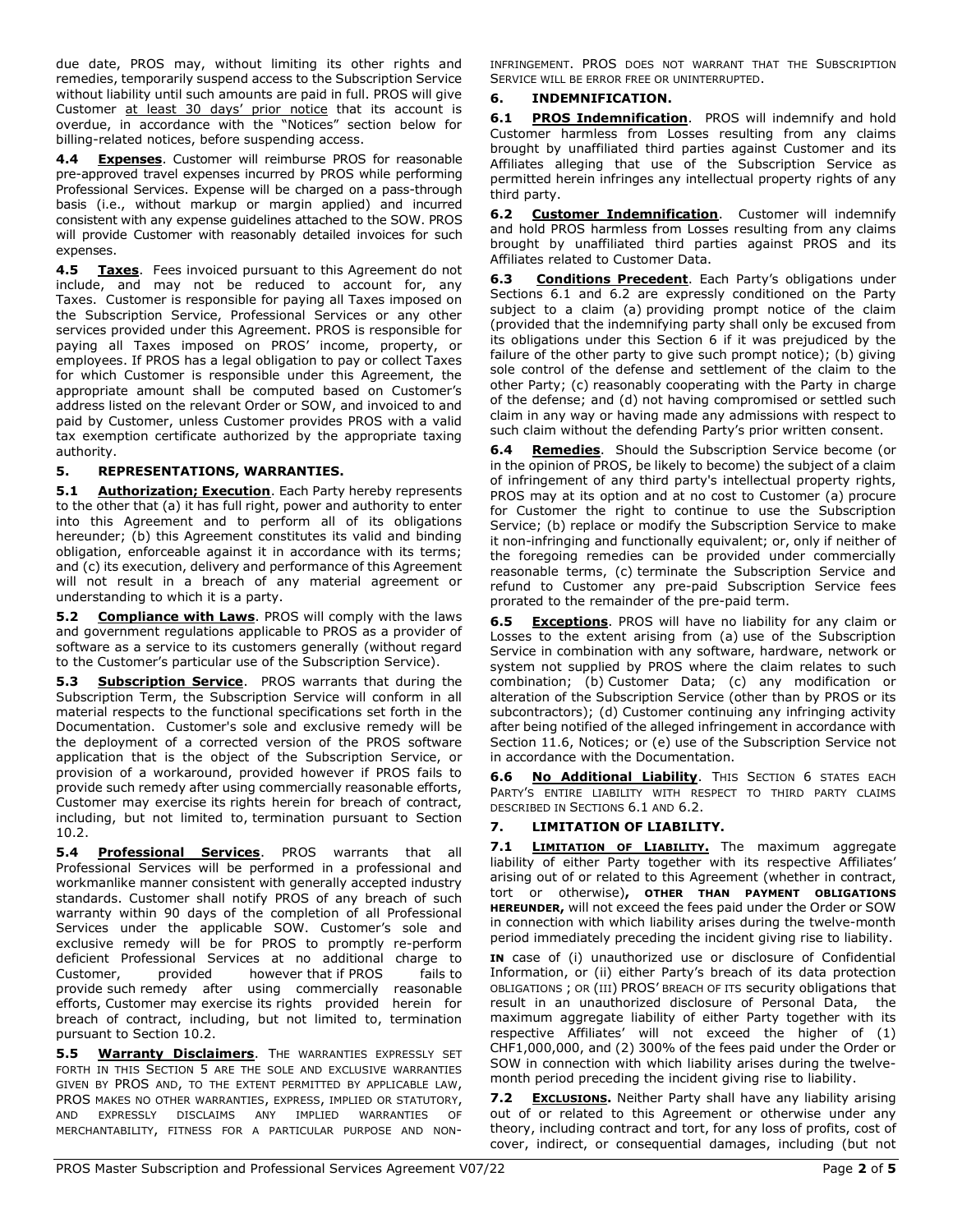limited to) damages for loss of use, loss of goodwill or loss of business, even if such Party has been advised of the possibility of such damages.

# 7.3 UNLIMITED LIABILITY.

The limitations and exclusions set forth in Sections 7.1 and 7.2 will not apply to either Party's liability for damages resulting from:

- (A) death or personal injury caused by either Party's negligence;
- (B) fraud or fraudulent misrepresentation;
- (C) Losses under Section 6.1 and Section 6.2;
- (D) willful misconduct or gross negligence; or
- (E) any liability that cannot be excluded by applicable law.

# 8. PROPRIETARY RIGHTS.

8.1 PROS Ownership. PROS retains all right, title, and interest in and to the Subscription Service, Operational Data, Documentation and Professional Services, including all copies and derivative works thereof (by whomever produced), and all related intellectual property rights inherent therein. If Customer purchases Professional Services, PROS grants Customer a worldwide, non-exclusive, non-sublicensable, non-transferable license to use the Professional Services solely for Customer's use with the Subscription Service. Except for the rights as expressly granted herein, Customer will not acquire any rights by implication, estoppel or otherwise. Customer will not delete or in any manner alter the copyright, trademark, and other proprietary notices of PROS.

8.2 Feedback. If Customer decides to provide Feedback, which it may do in its sole discretion, PROS will have a royaltyfree, worldwide, transferable, sub-licensable, irrevocable, perpetual license to use or incorporate any such Feedback into its products and services. PROS shall have no obligation to use Feedback, and Customer shall have no obligation to provide Feedback.

# 9. CONFIDENTIALITY.

9.1 Use of Confidential Information. Receiving Party will use Confidential Information solely in performance of this Agreement and will not disclose any Confidential Information other than as permitted or required for discharging its obligations under this Agreement, except with Disclosing Party's prior written permission. Receiving Party will protect the confidentiality of Confidential Information by exercising the same degree of care with which it protects its own information of a similar nature, but no less than a reasonable degree of care, and will limit the use of, and access to, Confidential Information to those individuals whose use or access is necessary in order to perform under this Agreement. Either Party may disclose Confidential Information on a need to know basis to its Affiliates, contractors and service providers bound by confidentiality obligations at least as restrictive as those in this section.

9.2 Exclusions. Confidential Information will not be deemed confidential, and Receiving Party will have no obligation with respect to such information, where the information: (i) was known to Receiving Party prior to receiving any Confidential Information from Disclosing Party as evidenced by written documentation; (ii) is or becomes publicly known through no wrongful act or omission of Receiving Party; (iii) was received by Receiving Party without breach of this Agreement from a third party without restriction as to the use and disclosure of the information; or (iv) was independently developed by the Receiving Party without use of or reference to any portion of the Confidential Information or violation of this Agreement. Receiving Party may also disclose Confidential Information if, in the opinion of Receiving Party's counsel, disclosure is required by governmental order, decree, regulation, or rule; provided, however, that Receiving Party will provide prompt written notice of any such obligation, and reasonable assistance to Disclosing Party prior to disclosure of any Confidential Information to allow

Disclosing Party to seek an appropriate protective order or other equitable relief.

9.3 Return of Confidential Information. Notwithstanding anything to the contrary in this Agreement relating to the return of Confidential Information, Receiving Party shall be entitled to retain (i) one secure copy for legal archival purposes to evidence its compliance with the terms of this Agreement, and (ii) copies of electronically exchanged Confidential Information held in backup systems in accordance with its routine information technology backup process; provided that, in each case, such retained Confidential Information remains subject to the confidentiality obligations set forth herein.

# 10. TERM AND TERMINATION.

10.1 Term. This Agreement commences on the Effective Date and continues until all Orders and SOWs have expired or otherwise been terminated. The Subscription Term for each Subscription Service is specified in the applicable Order.

10.2 Termination for Cause. Either Party may terminate an individual Order or SOW if the other Party (i) fails to perform any of its material obligations thereunder, and (ii) fails to cure such breach within 30 days after written notice from the non-breaching Party (or if such breach cannot be corrected through the exercise of reasonable diligence within such 30-day period, if the breaching Party does not commence to correct such failure within such 30-day period and thereafter diligently prosecute same to completion). Such written notice shall specify in detail the alleged material breach.

Professional Services are separately ordered from the Subscription Service and are not required for use of the Subscription Service.

For the avoidance of doubt, any Order or SOW issued hereunder and not terminated pursuant to this Section 10.2 shall remain in full force and shall continue for the term stated therein (unless otherwise terminated in accordance with this Agreement).

10.3 Immediate Termination. Either Party may immediately terminate this Agreement (or at such Party's option, the individual Orders or SOWs), by giving written notice of such termination to the other Party on the occurrence of the following events: (i) the other Party becomes the subject of a voluntary or involuntary petition in bankruptcy or any petition for similar relief; (ii) the appointment of a receiver or liquidator for the other Party's property; (iii) an assignment by the other Party for the benefit of its creditors or the acknowledgment by the other Party that it is unable to meet its obligations on the maturity thereof; or (iv) the other Party ceases to conduct business in the normal course.

10.4 **Effect of Expiration or Termination**. Upon termination or expiration of an Order, all Subscription Service(s) granted thereunder will terminate immediately.

If an Order is terminated by Customer as a result of an uncured material breach by PROS, PROS will refund to Customer any prepaid Subscription Service fees for the period after the effective date of termination.

10.5 Termination Assistance Professional Services. Except where the Subscription Service is terminated by PROS for cause attributable to Customer, PROS will make available to Customer, during any applicable notice period and for a reasonable period of time after the expiration or termination of the Subscription Service, such termination assistance Professional Services as may be reasonably requested by Customer to facilitate the orderly transition of PROS responsibilities hereunder to Customer or its designee. Such Professional Services will be provided pursuant to an SOW under then-current fees for similar Professional Services.

10.6 **Survival**. Except to the extent expressly provided to the contrary herein, the obligation of Customer to pay in full any outstanding fees and other monies due and Sections 1.3, 4, 5.5, and 6 to 12 inclusive will survive the termination or expiration of the Agreement.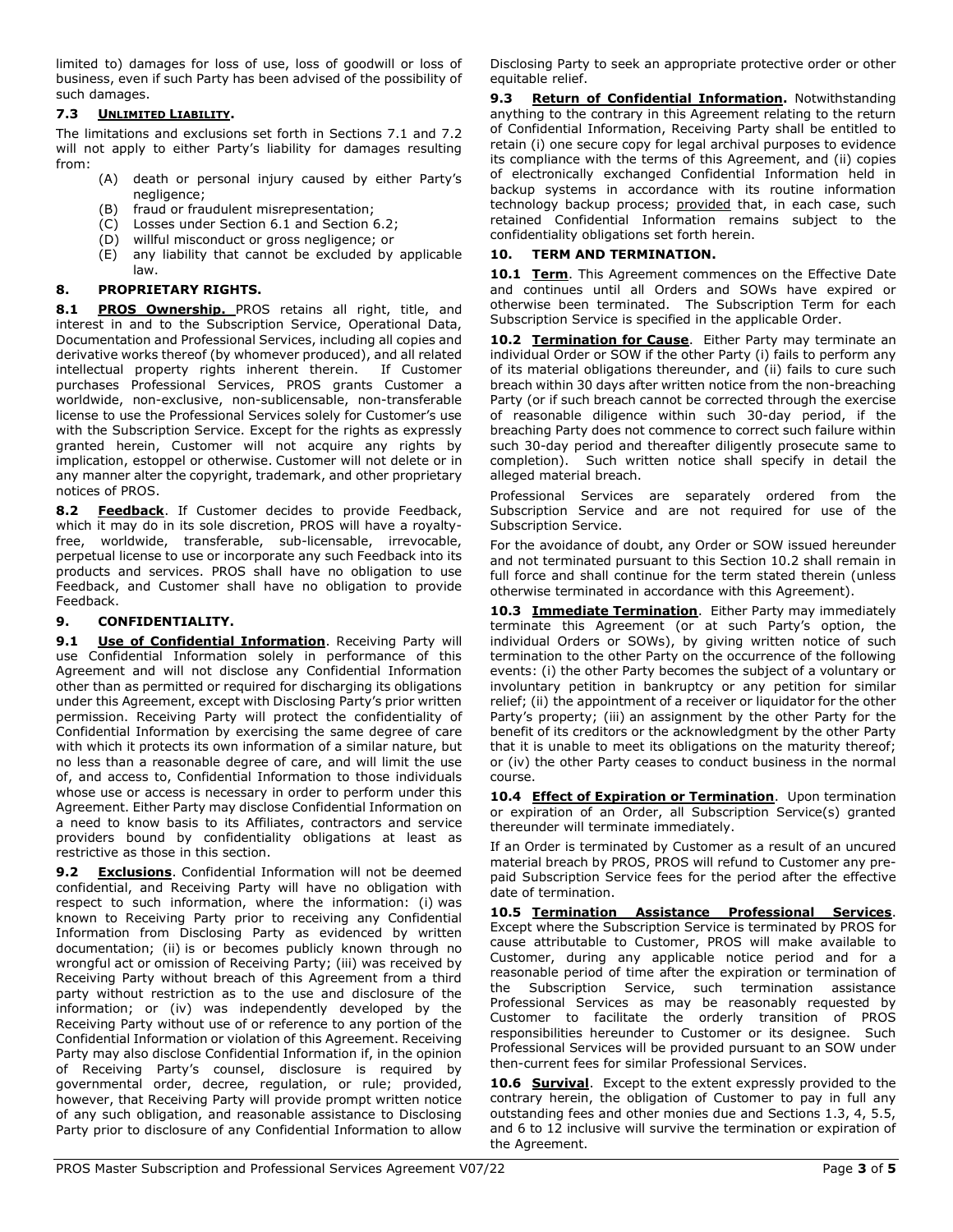#### 11. GENERAL.

11.1 Export Control Laws. The Subscription Service, the Professional Services and associated technical data are subject to U.S. export control laws and regulations and may be subject to export or import laws and regulations in other countries. PROS authorizes use of the Subscription Service, Professional Services and associated technical data only with third party software and hardware obtained and used in compliance with export control laws and regulations. Each Party represents that it is not named on the U.S. Department of Treasury, Office of Foreign Asset Controls list of Specially Designated Nationals and Blocked Persons or on any other U.S. Government lists of denied or sanctioned parties. Each Party shall comply with applicable export control laws and regulations in providing and using the Subscription Service and Professional Services. Without limiting the foregoing, Customer will not permit Users to access and use the Subscription Service and Professional Services if they are: (i) located in a country that is subject to a U.S. government embargo; (ii) listed on any U.S. government list of prohibited or restricted parties; or (iii) otherwise in violation of any U.S. export law or regulation.

11.2 Governing Law; Venue. This Agreement will be exclusively governed and construed in accordance with the laws of Switzerland without regard to the conflicts of law principles. The United Nations Convention on Contracts for the International Sale of Goods (UNCISG) shall not apply. Exclusive place of jurisdiction shall be Zurich/ Switzerland

11.3 Free Trial. If Customer uses a Free Trial Service, PROS will make such Free Trial Service available to Customer on a trial basis, free of charge, until the earlier of (a) the end of the free trial period for which Customer agreed to use such Free Trial Service, (b) the start date of any Subscription Service purchased by Customer for the same service, or (c) termination of the Free Trial Service by PROS in its sole discretion. Additional trial terms and conditions may appear on the trial registration web page. Any such additional terms and conditions are incorporated into this Agreement by reference and are legally binding.

Free Trial Services are provided for evaluation purposes and not for production use. Customer shall have sole responsibility and PROS assumes no liability for any Customer Data that Customer may choose to upload on the Free Trial Services.

NOTWITHSTANDING SECTION 5 AND 6 ABOVE, FREE TRIAL SERVICES ARE PROVIDED "AS IS" WITH NO WARRANTY AT ALL AND PROS SHALL HAVE NO INDEMNIFICATION OBLIGATIONS, NOR ANY LIABILITY OF ANY TYPE WITH RESPECT TO A FREE TRIAL SERVICE, UNLESS SUCH EXCLUSION OF LIABILITY IS UNENFORCEABLE UNDER APPLICABLE LAW IN WHICH CASE, PROS TOTAL AGGREGATE MAXIMUM LIABILITY ARISING OUT OF OR RELATING TO A FREE TRIAL SERVICE IS US\$1,000. NOTWITHSTANDING ANYTHING TO THE CONTRARY IN SECTION 7 ABOVE, CUSTOMER SHALL BE FULLY LIABLE FOR ANY DAMAGES ARISING OUT OF ITS USE OF A FREE TRIAL SERVICE. ANY CUSTOMER DATA AND CONFIGURATIONS ENTERED INTO CUSTOMER'S FREE TRIAL SERVICE ACCOUNT MAY BE PERMANENTLY LOST UPON TERMINATION OF THE FREE TRIAL SERVICE.

11.4 Intentionally left blank.

11.5 Force Majeure. Neither Party will be liable where performance of its obligations hereunder (other than for payment obligations) is rendered impossible by reasons beyond that Party's reasonable control and occurring without that Party's fault or negligence, (a "Force Majeure Event"). Dates by which performance obligations are scheduled to be met will be extended for a period equal to the time lost due to any delay so caused. If a delay caused by a Force Majeure Event continues for more than 90 days, either Party may terminate this Agreement by providing 30 days' notice to the other Party.

11.6 Notices. Unless expressly stated otherwise, all notices under this Agreement shall be in writing and deemed given upon: (i) personal delivery; or (ii) the date shown on the confirmation of delivery. System notifications and information from PROS relating to the operation, hosting or support of the Subscription Service can also be provided within the Subscription Service, or made available via the PROS Connect portal.

Billing-related notices to Customer will be addressed to the Invoicing Contact identified in the applicable Order. All other notices to **Customer** will be addressed to the Primary Contact identified in the applicable Order.

Notices to **PROS** will be addressed to either (i) legal@pros.com, with the subject matter "Formal Notice", or (ii) PROS, Inc., 3200 Kirby Drive, Suite 600, Houston, Texas 77098 USA, Attn: Legal Department.

Each Party may modify its recipient of notices by providing notice pursuant to this Agreement.

11.7 No Assignment. Neither Party may assign this Agreement in whole or in part, without the other Party's prior written consent (which will not be unreasonably withheld, conditioned or delayed). Subject to the foregoing, the Agreement will be binding on, inure to the benefit of, and enforceable by and against the Parties and their respective successors and permitted assigns.

11.8 Relationship of the Parties. This Agreement is not intended nor will be construed to confer upon or give to any party other than Customer and PROS any rights, remedies or other benefits. The Parties are independent contractors. Nothing in this Agreement is intended, or should be construed, to create a partnership, agency, joint venture or employment relationship between the Parties.

11.9 No Waiver. No waiver, implied or expressed, by either Party or any right or remedy for any breach by the other Party of any provision of this Agreement will be deemed or construed to be a waiver of any succeeding breach of such provision or as a waiver of the provision itself.

11.10 Headings. The headings in this Agreement are provided for convenience only and will not control the interpretation of this Agreement.

11.11 Severability. If any of the provisions of this Agreement are determined to be invalid, illegal, or unenforceable by a court of competent jurisdiction, such provisions will be severed from the Agreement, and the remaining provisions will remain in full force and effect.

11.12 Counterparts. This Agreement may be executed in two or more counterparts, each of which will be deemed an original for all purposes, and together will constitute one and the same document. Telecopy and electronic signatures will be relied upon as original signatures in all respects.

11.13 Complete Agreement. This Agreement constitutes the entire agreement between the Parties pertaining to the subject matter hereof and all other prior or contemporaneous agreements, understandings, representations, warranties, and writings are superseded hereby. An amendment to this Agreement will only be effective if reduced to writing and executed by authorized officers of the Parties.

#### DEFINED TERMS.

"Affiliate" means any entity that controls, is controlled by, or is controlled by an entity that controls either Party. All derivatives of the word "control" mean the ownership directly or indirectly, through one or more intermediaries of more than 50% of the voting rights representing the right to vote in the election of directors or other managing authority in a company or other legal entity.

"Agreement" means this Master Subscription and Professional Services Agreement, together with all Orders, SOWs, Support and Service Level Agreement, and any other exhibits or addenda attached thereto. The terms of the Agreement will control over any different or additional terms of any purchase order submitted by Customer. The terms of an SOW or Order will have precedence over any conflicting terms in this Agreement, but only with respect to the subject matter of such SOW or Order.